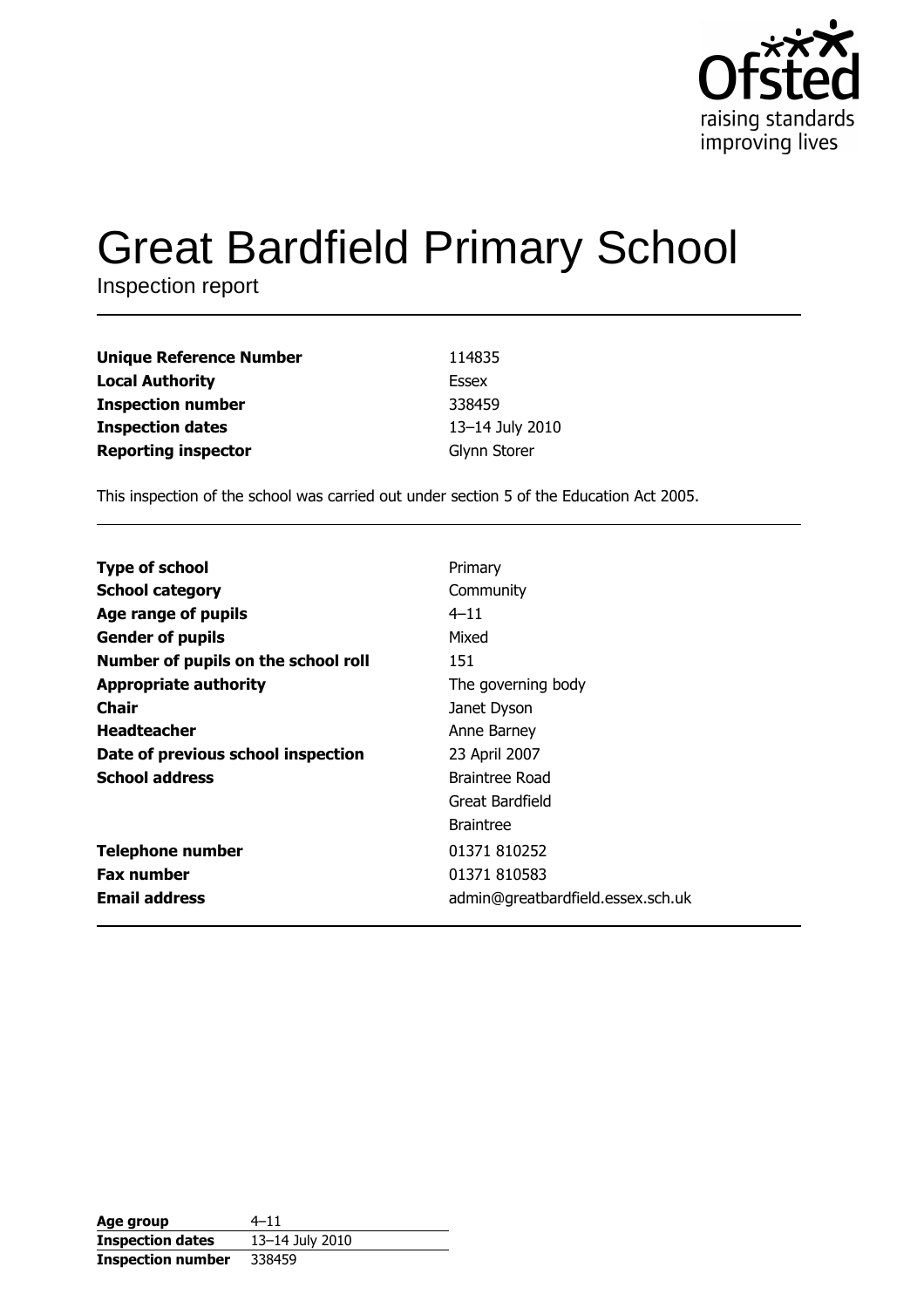The Office for Standards in Education, Children's Services and Skills (Ofsted) regulates and inspects to achieve excellence in the care of children and young people, and in education and skills for learners of all ages. It regulates and inspects childcare and children's social care, and inspects the Children and Family Court Advisory Support Service (Cafcass), schools, colleges, initial teacher training, work-based learning and skills training, adult and community learning, and education and training in prisons and other secure establishments. It rates council children's services, and inspects services for looked after children, safequarding and child protection.

Further copies of this report are obtainable from the school. Under the Education Act 2005, the school must provide a copy of this report free of charge to certain categories of people. A charge not exceeding the full cost of reproduction may be made for any other copies supplied.

If you would like a copy of this document in a different format, such as large print or Braille, please telephone 08456 404045, or email enquiries@ofsted.gov.uk.

You may copy all or parts of this document for non-commercial educational purposes, as long as you give details of the source and date of publication and do not alter the documentation in any way.

Royal Exchange Buildings St Ann's Square Manchester M2 7LA T: 08456 404045 Textphone: 0161 618 8524 E: enquiries@ofsted.gov.uk W: www.ofsted.gov.uk © Crown copyright 2010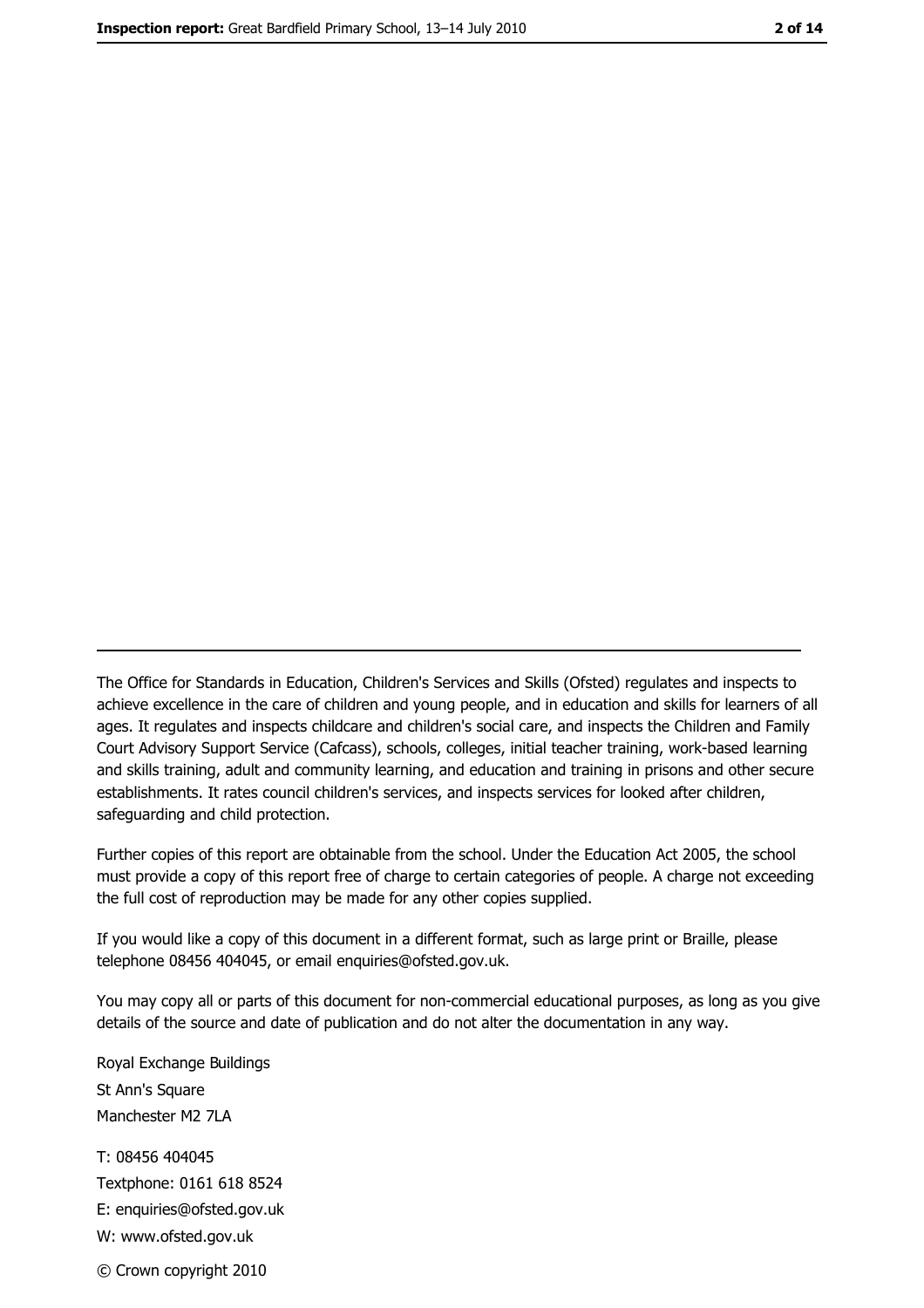# **Introduction**

This inspection was carried out by three additional inspectors. The inspectors visited 14 lessons and, in doing so, observed the work of all of the school's regular teachers who were on duty during the inspection. The inspectors also held meetings with the headteacher, members of staff at all levels, pupils and governors. They observed the school's work, and looked at policy documents, pupil performance data, planning and safeguarding information. The inspectors also took account of the views of parents and carers in the 55 questionnaires that were returned.

The inspection team reviewed many aspects of the school's work. It looked in detail at the following:

- the steps taken to bring standards in reading in Key Stage 1 and English in Key  $\blacksquare$ Stage 2 into line with those in other key subjects
- teachers' use of assessment in planning lessons that closely meet the needs of  $\blacksquare$ individuals and groups of pupils
- the extent to which the curriculum promotes pupils' social and cultural development  $\blacksquare$ and brings a strong global perspective to their learning
- the degree to which outcomes for children in Early Years Foundation Stage have  $\blacksquare$ improved in line with the school's views of the quality and effectiveness of the setting
- the extent to which leaders, managers and governors monitor aspects of the  $\blacksquare$ school's work rigorously in order to sustain and further improve standards and quality.

# **Information about the school**

This smaller-than-average rural school serves the village of Great Bardfield and outlying settlements, although about a third of pupils come from further afield. Most pupils are White British and, of the small number from minority ethnic backgrounds, none is at an early stage of learning to speak English as an additional language. The number of pupils with learning difficulties and/or disabilities is close to the average for a school of this size, although the number with a statement of special educational need is below average. There has been a high turnover of staff since the school's previous inspection. The school has gained the following awards: Activemark; Healthy Schools; School Achievement Award; Investor in People.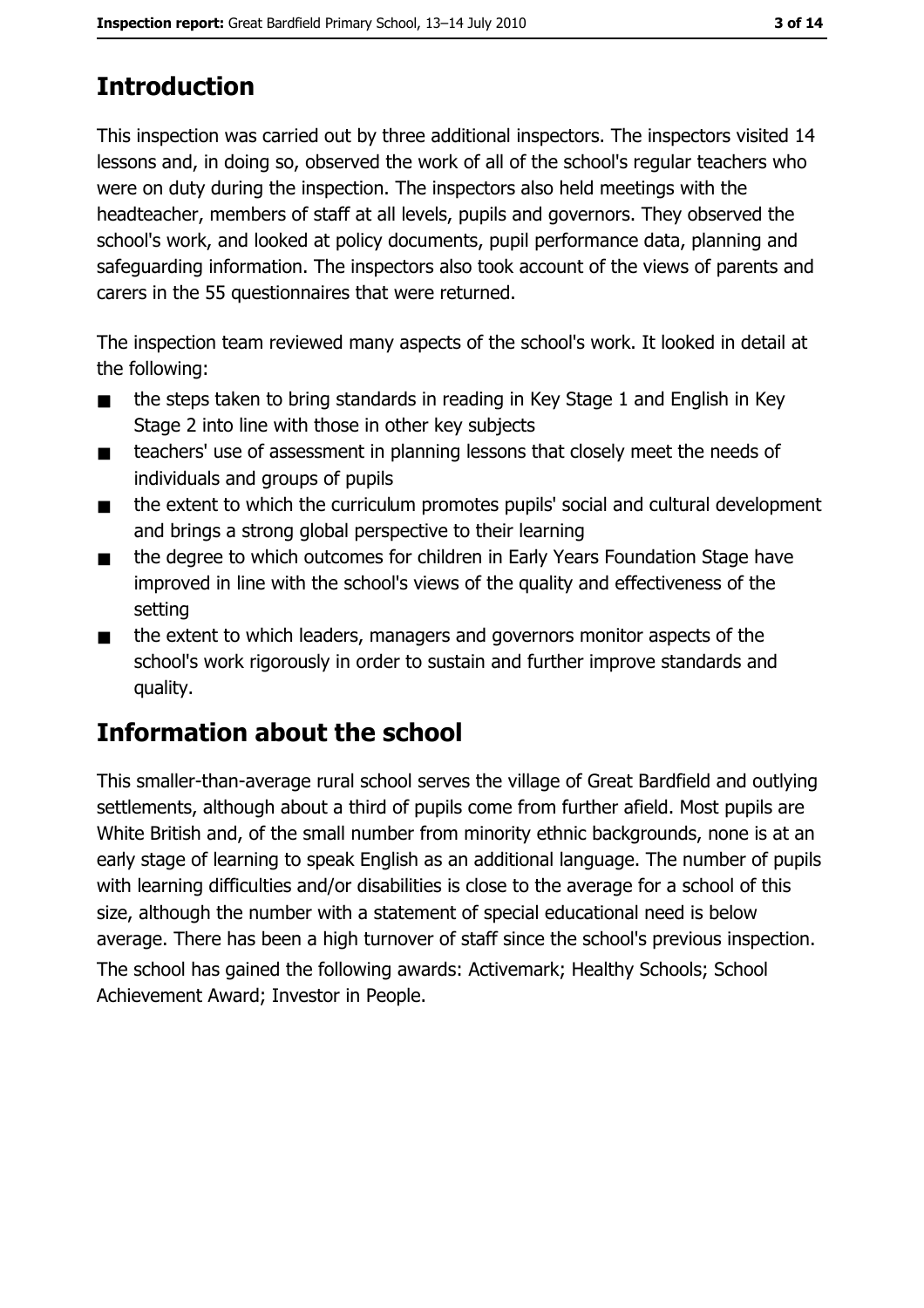# **Inspection judgements**

## Overall effectiveness: how good is the school?

### The school's capacity for sustained improvement

## **Main findings**

Great Bardfield Primary School provides a good education for its pupils. The school is emerging from an unsettled period when a high turnover of staff slowed the pace of some aspects of school development and had a negative impact on pupils' achievements. However, the headteacher and her senior leadership team have been effective in stabilising staffing and fostering a shared commitment to school improvement on the part of all staff. The impact of recent initiatives is clearly evident in improved provision and outcomes in the Early Years Foundation Stage, more consistently good teaching and in improved standards by the end of Key Stage 2.

Results in the end of Key Stage tests rose substantially in 2009 and were significantly above the national average in most key subjects. Standards in English, and especially in writing, are somewhat lower than standards in other key subjects. The school's thorough and accurate self-evaluation has already identified this trend and measures are in hand to maintain the focus on raising standards further in writing.

Personal development outcomes are generally good, although some are outstanding. Pupils' contribution to the school as a community and to the community beyond the school gates is excellent. Pupils' secure skills, positive attitudes and habitual and exemplary punctuality and attendance are an extremely secure foundation for future life and learning. Pupils have a good understanding of issues that affect their personal safety and that of others. They say that they feel safe and cared for well.

Pupils learn effectively because a high proportion of the teaching is good. The most successful lessons are characterised by teachers' high expectations of what pupils should achieve, challenging but highly enjoyable tasks and the highly effective use of new technology to bring clarity to teaching and to support pupils' learning. Teachers have steadily improved their use of assessment for tracking pupils' progress and in planning for pupils with differing abilities. However, teachers sometimes miss opportunities to give additional quidance and to reinforce expectations during lessons. The advice that comes via teachers' marking is generally good, although teachers do not always ensure that pupils act on the advice they receive. As a result, pupils are not always clear about the next steps in their learning and do not always benefit fully from the advice they are given.

Rigorous monitoring by senior staff and governors ensure that there is accountability at all levels and that self-evaluation is accurate. As a result, whole-school targets are challenging but realistic. Because of the recent high turnover of staff, the roles of middle-ranking leaders are not sufficiently developed, for example, in collecting first-hand evidence about whole-school and individual pupils' performance.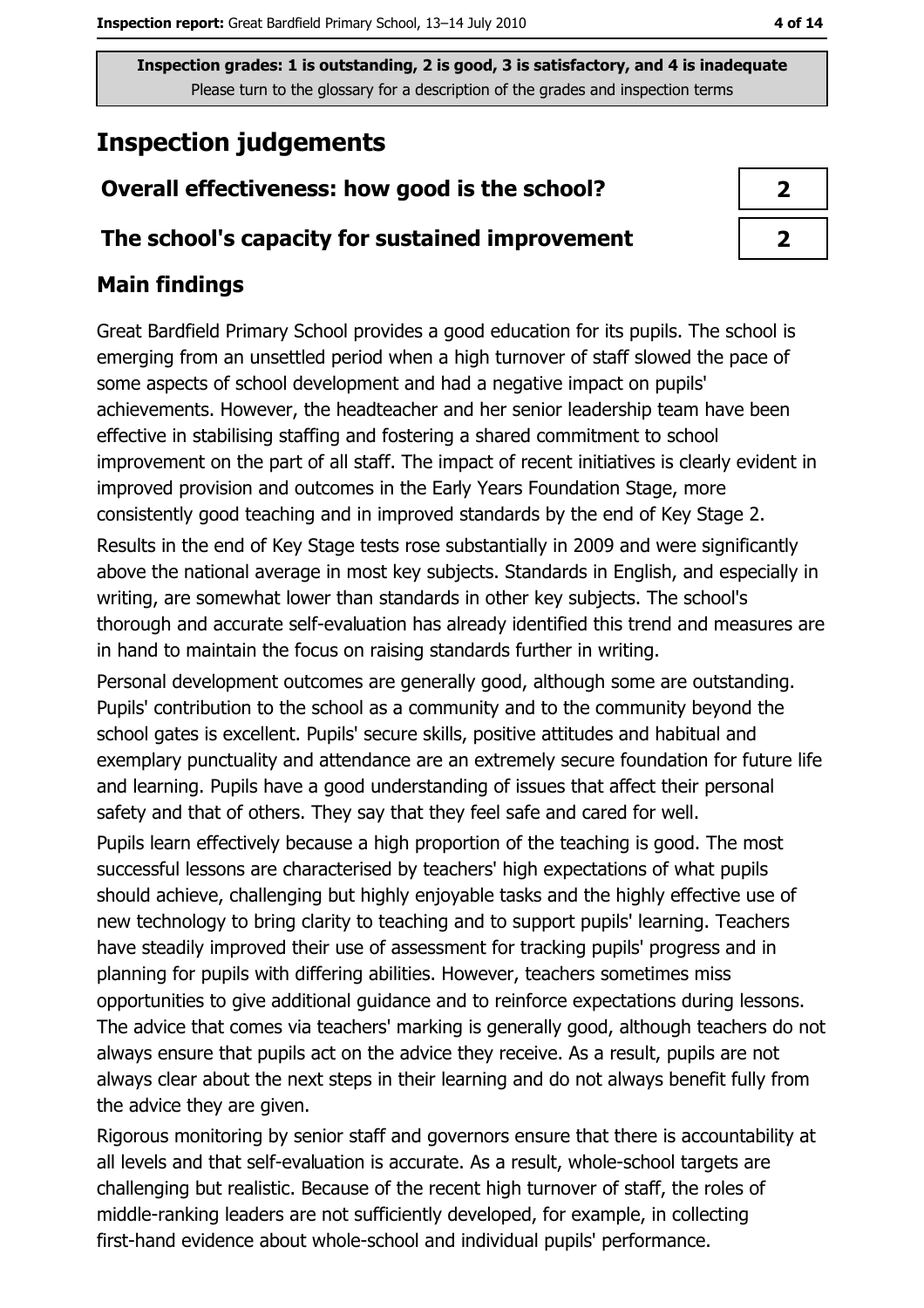Nevertheless, the school's record of improvement in recent years is good, especially in embedding consistently good teaching, accelerating pupils' progress and raising standards. This record is evidence of a good capacity for sustained improvement in the future.

## What does the school need to do to improve further?

- Improve teachers' use of assessment to support learning by:
	- ensuring that teachers give more explicit guidance during lessons that is securely based on their understanding of pupils' recent performance
	- giving pupils more opportunities to act on the advice that comes through teachers' marking of work
	- Improve the management of teaching and learning by strengthening the role of middle-ranking leaders in the school's processes for assessing its effectiveness.

## **Outcomes for individuals and groups of pupils**

The 2009 national assessments marked a pronounced up-turn in academic outcomes. Overall standards were significantly above average in both key stages and pupils' progress and achievement by the end of Year 6 were good. Standards do vary from year to year because, in small year groups, statistical outcomes are affected by the performance of just one or two pupils. Inspection evidence indicates that current standards are somewhat lower, but remain above average overall. Despite this slight dip, most pupils in both key stages, including those with special educational needs and/or disabilities, are making good progress in relation to their starting points. The use of information and communications technology (ICT) is thoroughly embedded throughout the curriculum and results in high standards in this subject. Similarly, pupils' work in art is firmly based on the development and application of skills and standards exceed national expectations.

Most pupils behave well and enjoy their work. They know what is expected of them and respond well in lessons, though a small number need regular reminders. Their willingness to meet challenging targets and their ability to work independently and/or collaboratively, for example on the 'gnome home' project, contribute to successful learning. Their healthy, energetic play reflects a keen awareness of the safety of others. Pupils' outstanding contribution to the school community is shown in strong relationships at all levels and in their roles as school councillors, play leaders and by their keen participation in fundraising and school events. They have an excellent understanding of the needs and interests of the local community. Their participation in events such as the Essex Village of the Year presentation, conservation and community improvement initiatives and in local festivals and celebrations make the pupils a strong force for good locally. High rates of attendance, good basic skills, along with high levels of competence in ICT and positive attitudes to learning, prepare them exceptionally well for the future. The school is rightly seeking ways to strengthen pupils' understanding of the diversity of

 $\overline{2}$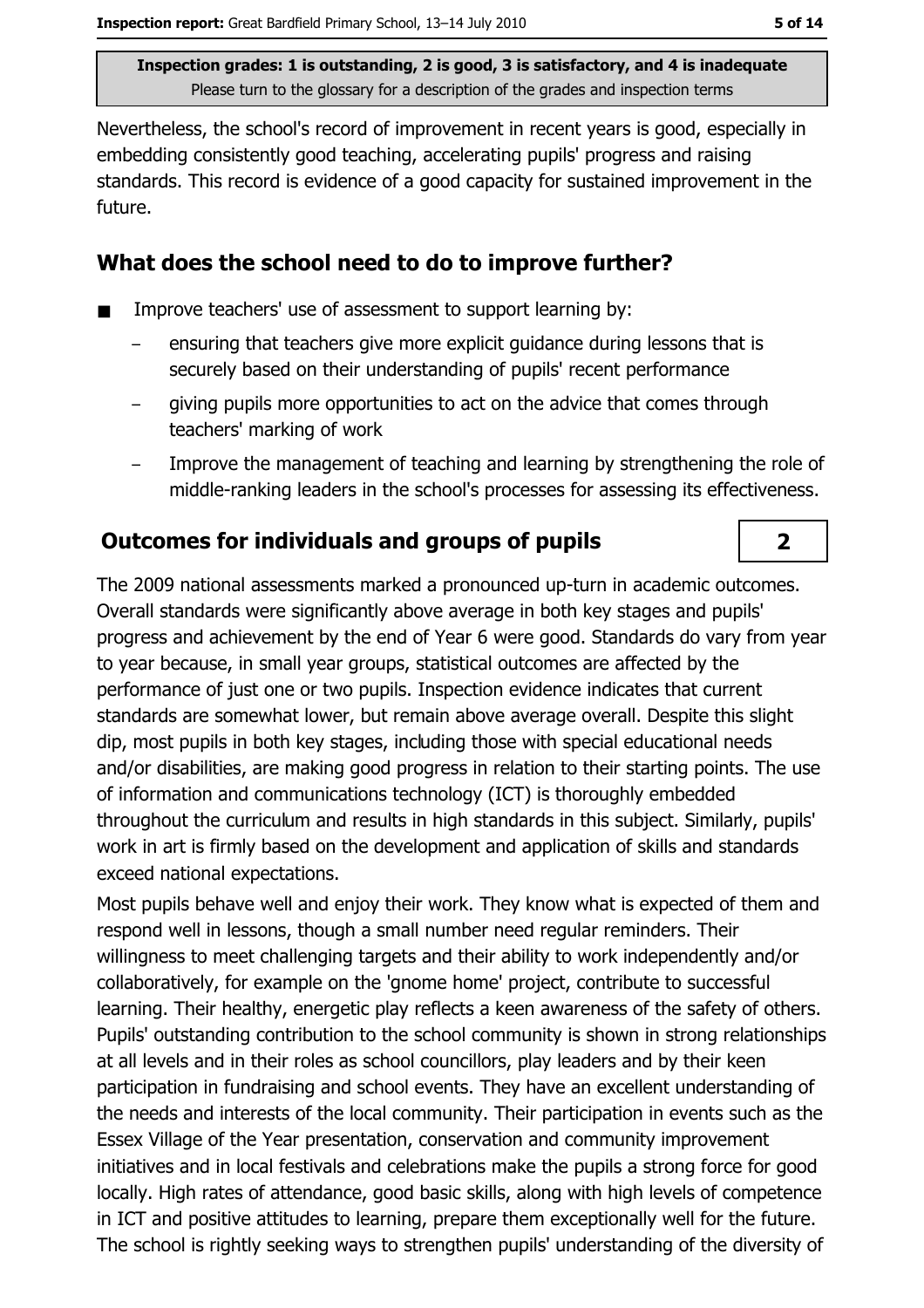modern society and of how to be a good citizen.

These are the grades for pupils' outcomes

| Pupils' achievement and the extent to which they enjoy their learning                                                     |                |
|---------------------------------------------------------------------------------------------------------------------------|----------------|
| Taking into account:<br>Pupils' attainment <sup>1</sup>                                                                   | 2              |
| The quality of pupils' learning and their progress                                                                        | $\overline{2}$ |
| The quality of learning for pupils with special educational needs and/or<br>disabilities and their progress               |                |
| The extent to which pupils feel safe                                                                                      |                |
| <b>Pupils' behaviour</b>                                                                                                  |                |
| The extent to which pupils adopt healthy lifestyles                                                                       |                |
| The extent to which pupils contribute to the school and wider community                                                   |                |
| The extent to which pupils develop workplace and other skills that will<br>contribute to their future economic well-being |                |
| Taking into account:<br>Pupils' attendance <sup>1</sup>                                                                   |                |
| The extent of pupils' spiritual, moral, social and cultural development                                                   |                |

#### How effective is the provision?

All teachers establish good patterns of behaviour and response. As a result, pupils learn effectively. In the best lessons, pupils rise to the challenge of stimulating cross-curricular projects that make significant demands in their ability to take responsibility for their own work or to contribute positively to group activities. This was seen to particularly good effect in a mixed Year 5/6 class, in which pupils used history, geography, ICT and design and technology skills to solve practical and theoretical problems. All teachers make good use of modern technology to enhance both teaching and learning. Teachers now make satisfactory use of assessment information to plan work to match the needs of pupils with differing abilities. However, they are still not making best use of what they know about pupils to give on-going guidance on how to improve, nor do they always ensure that pupils act on such advice as they are given, for example through marking of work. These inconsistencies reduce the impact of teachers' use of assessment to support learning.

The grades for attainment and attendance are: 1 is high; 2 is above average; 3 is broadly average; and 4 is low.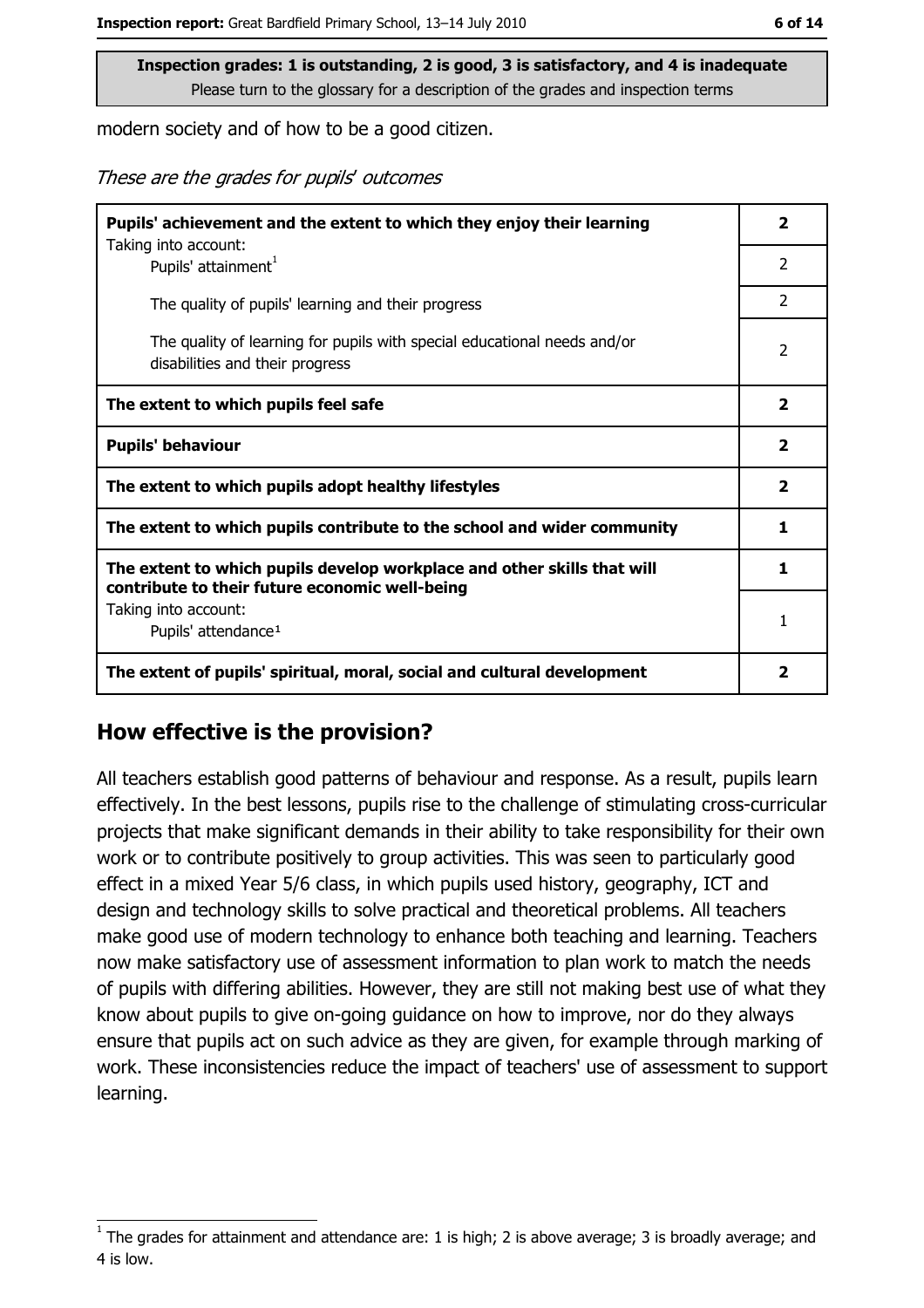The curriculum is effective in promoting academic and personal development. It meets the needs of pupils across the age and ability range and ensures that all, including those with special educational needs and/or disabilities or those who are gifted or talented make good progress. ICT and art and design feature prominently and are strengths in current arrangements. A range of worthwhile, often memorable, experiences promote good levels of motivation and enjoyment.

The school makes good provision for pupils' care and well-being. Staff are particularly good at ensuring the welfare of pupils with medical needs. Exclusion rates are low and the rare racist incident is dealt with effectively. Parents and carers, and pupils mention occasional incidents of bullying. The school responds to this by teaching pupils anti-bullying strategies and appropriately counselling those involved in the incidents. The school works well with outside agencies and professionals to provide pupils with good support. Effective intervention programmes are used to support those who are falling behind in their learning, those with special educational needs and disabilities or those in local authority care. As a result, a large majority of these pupils make expected progress or better. There are good arrangements to support the transition of pupils into school and on to secondary school.

| The quality of teaching                                                                                    |  |
|------------------------------------------------------------------------------------------------------------|--|
| Taking into account:<br>The use of assessment to support learning                                          |  |
| The extent to which the curriculum meets pupils' needs, including, where<br>relevant, through partnerships |  |
| The effectiveness of care, guidance and support                                                            |  |

## How effective are leadership and management?

The headteacher and her senior leaders have been successful in driving school improvement, despite a high staff turnover in recent years. Senior leaders share and promote the headteacher's ambitions for the school so that all staff, including those who are recently appointed, are working towards common goals. The sound management of teaching and learning rests on effective systems for tracking pupils' progress. Senior leaders use performance data strategically to identify and address potential weaknesses. Monitoring by senior staff is rigorous and results in accurate self-evaluation and clearly defined targets for school improvement. The leadership roles of other staff have begun to develop. However, some subject leaders have not held their responsibilities for long enough to be fully involved in matters of school evaluation and improvement. The govening body strike a good balance between support and challenge and use their professional and community experience effectively to support the school and oversee its performance. It is conscientious in overseeing and ensuring best practice in all aspects of safeguarding.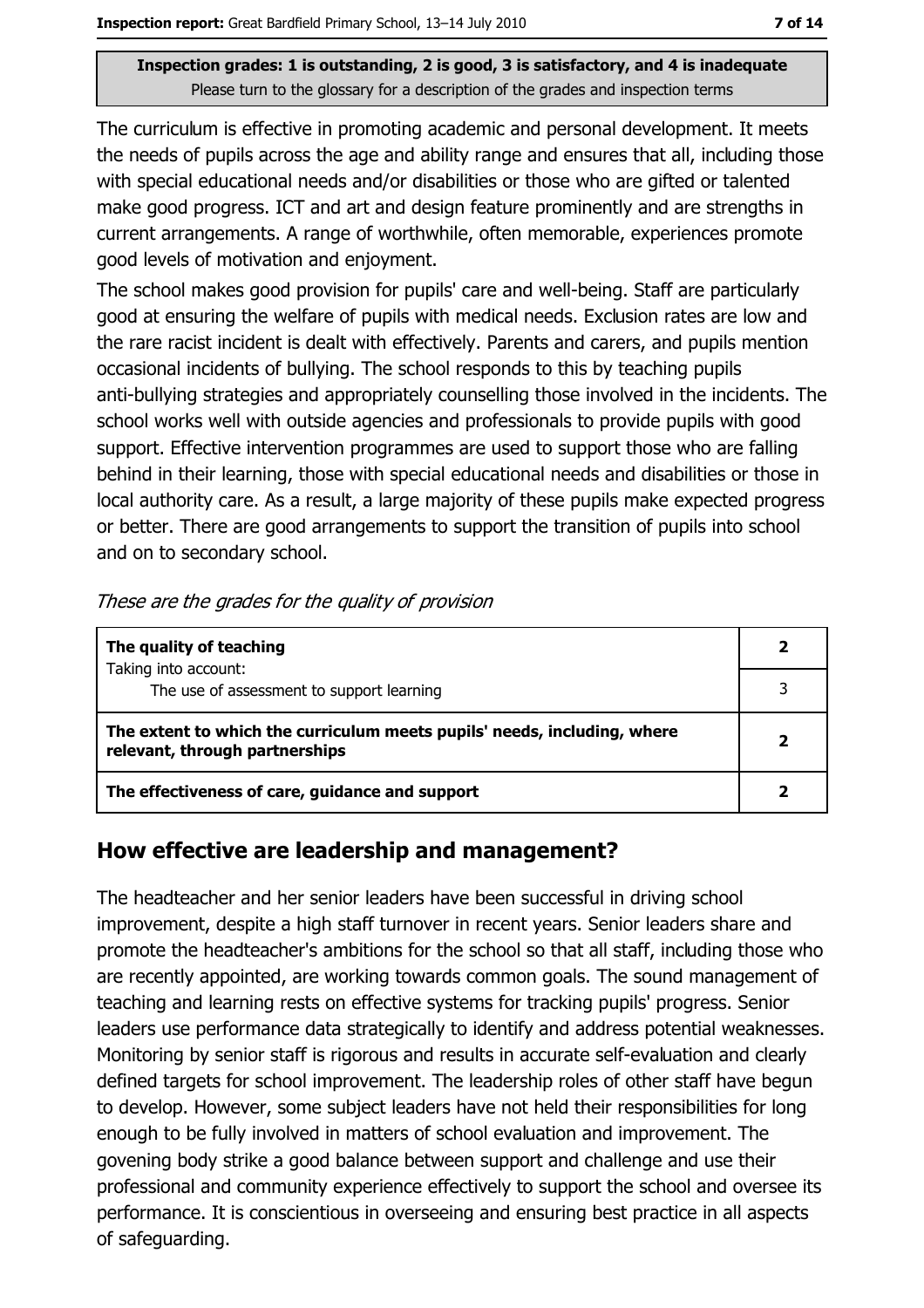Checks on the suitability of all adults who work with pupils meet government requirements. Practice relating to child protection is rigorous and staff training in such matters is up to date. Supervision and the ways in which staff deal with and record minor day-to-day incidents or accidents are thorough.

The good quality provision and outcomes indicate that the school promotes equality of opportunity and tackles discrimination effectively. Positive engagement with parents and carers and constructive partnerships both within and beyond the world of education permeate the school's work. They are particularly influential in providing good learning opportunities and in underpinning arrangements for care, guidance and support. The school's promotion of community cohesion is effective. The school has undertaken an enquiry into the nature of the immediate and wider community which has provided a good platform from which to build provision across the curriculum and to launch community-based initiatives. Pupils' recent presentation to the judging panel of the Essex Village of the Year competition exemplifies pupils' excellent engagement with the local community. The school is actively seeking to broaden pupils horizons by developing links with a socially and ethnically different community and by strengthening the global dimension of pupils' learning.

| The effectiveness of leadership and management in embedding ambition and<br>driving improvement                                                                     |                         |  |
|---------------------------------------------------------------------------------------------------------------------------------------------------------------------|-------------------------|--|
| Taking into account:<br>The leadership and management of teaching and learning                                                                                      | 3                       |  |
| The effectiveness of the governing body in challenging and supporting the<br>school so that weaknesses are tackled decisively and statutory responsibilities<br>met | $\overline{\mathbf{2}}$ |  |
| The effectiveness of the school's engagement with parents and carers                                                                                                | $\mathbf{2}$            |  |
| The effectiveness of partnerships in promoting learning and well-being                                                                                              | $\overline{\mathbf{2}}$ |  |
| The effectiveness with which the school promotes equality of opportunity and<br>tackles discrimination                                                              | $\overline{\mathbf{2}}$ |  |
| The effectiveness of safeguarding procedures                                                                                                                        | $\mathbf{2}$            |  |
| The effectiveness with which the school promotes community cohesion                                                                                                 | $\overline{\mathbf{2}}$ |  |
| The effectiveness with which the school deploys resources to achieve<br>value for money                                                                             | $\mathbf{2}$            |  |

#### These are the grades for leadership and management

## **Early Years Foundation Stage**

Pupils enjoy very positive relationships with the adults and therefore feel safe and secure. The indoor learning environment is well resourced, stimulating and supports pupils' learning effectively. The outdoor area is extensive and is used well to develop all aspects of learning but, in particular, children's creative and physical development and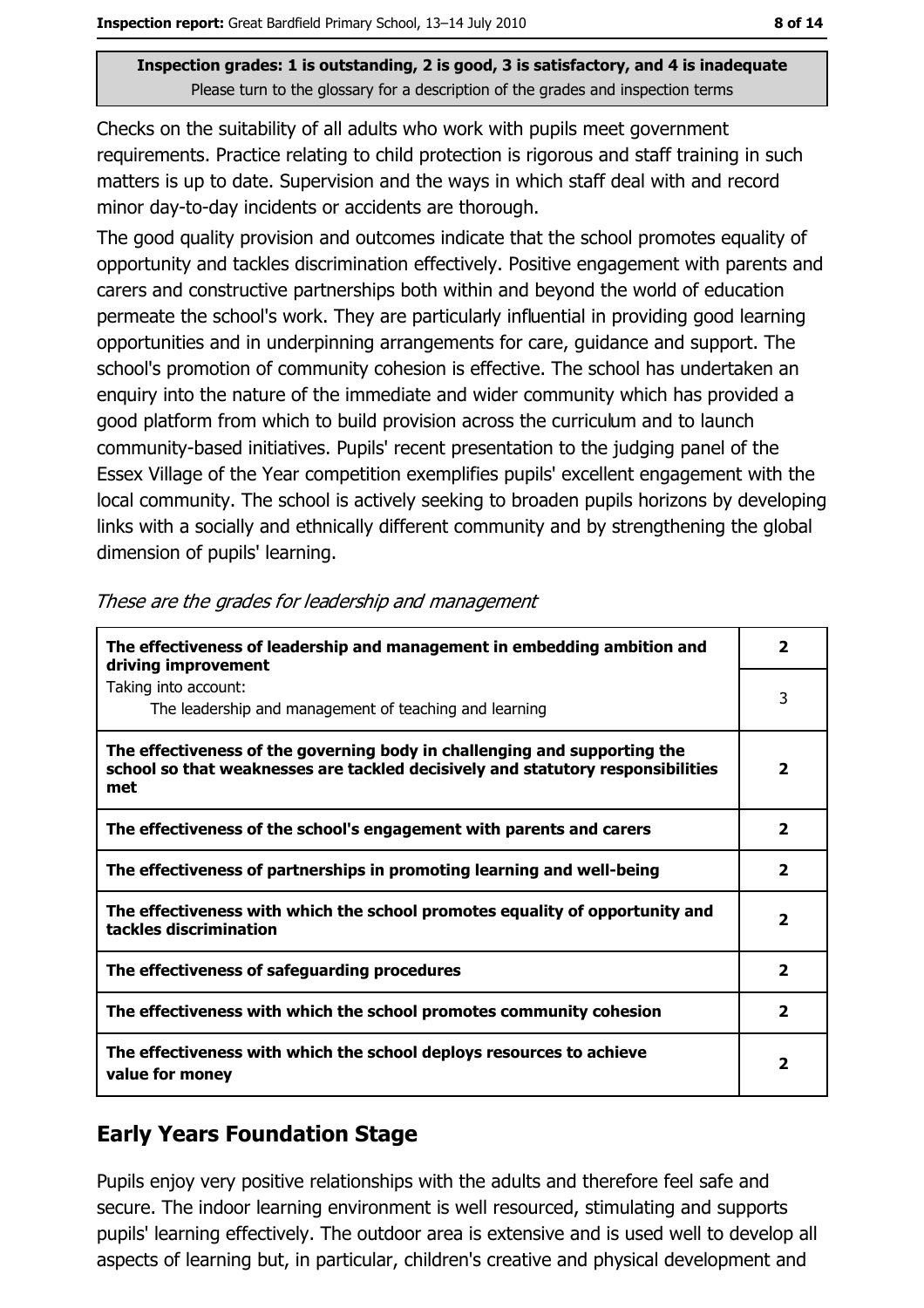their knowledge and understanding of the world. There is a good balance between activities directed by the teacher and the ones children choose for themselves. This enables children to make choices without compromising on what the teacher knows they need to learn next. Staff encourage children to reflect on their work and identify what they have done well for example in their handwriting practice. Through simple but effective systems, children are encouraged to be independent and make choices in their learning. At the start of each day, they register their presence and indicate whether they will be eating a packed lunch, hot or cold dinner. They do this confidently and sustain concentration well. They behave well, cooperate with each other on tasks and play well together. There are suitable arrangements to ensure that children make a smooth transition into the school and into the Year 1 class. Staff cater well for those who are vulnerable and those with medical or other needs. Staff keep good records of children's learning and development. These are used well to plan learning activities that move children on to the next stage of their learning. As a result, children make good progress from broadly average starting points.

These are the grades for the Early Years Foundation Stage

| <b>Overall effectiveness of the Early Years Foundation Stage</b>                             |   |  |
|----------------------------------------------------------------------------------------------|---|--|
| Taking into account:<br>Outcomes for children in the Early Years Foundation Stage            |   |  |
| The quality of provision in the Early Years Foundation Stage                                 |   |  |
| The effectiveness of leadership and management of the Early Years<br><b>Foundation Stage</b> | っ |  |

## **Views of parents and carers**

Most parents and carers responding to the questionnaire expressed approval of, and confidence in, almost all aspects of the school's work. A small minority raised concerns about how the school deals with bullying or unacceptable behaviour. Inspectors saw no evidence of poor behaviour and saw staff dealing effectively with any minor incidents. Most pupils have confidence in staff to support them and to deal with issues of bullying although, occasionally, incidents go unreported. The school agrees it will do more to ensure all pupils are willing to talk to a member of staff if they feel they are being bullied.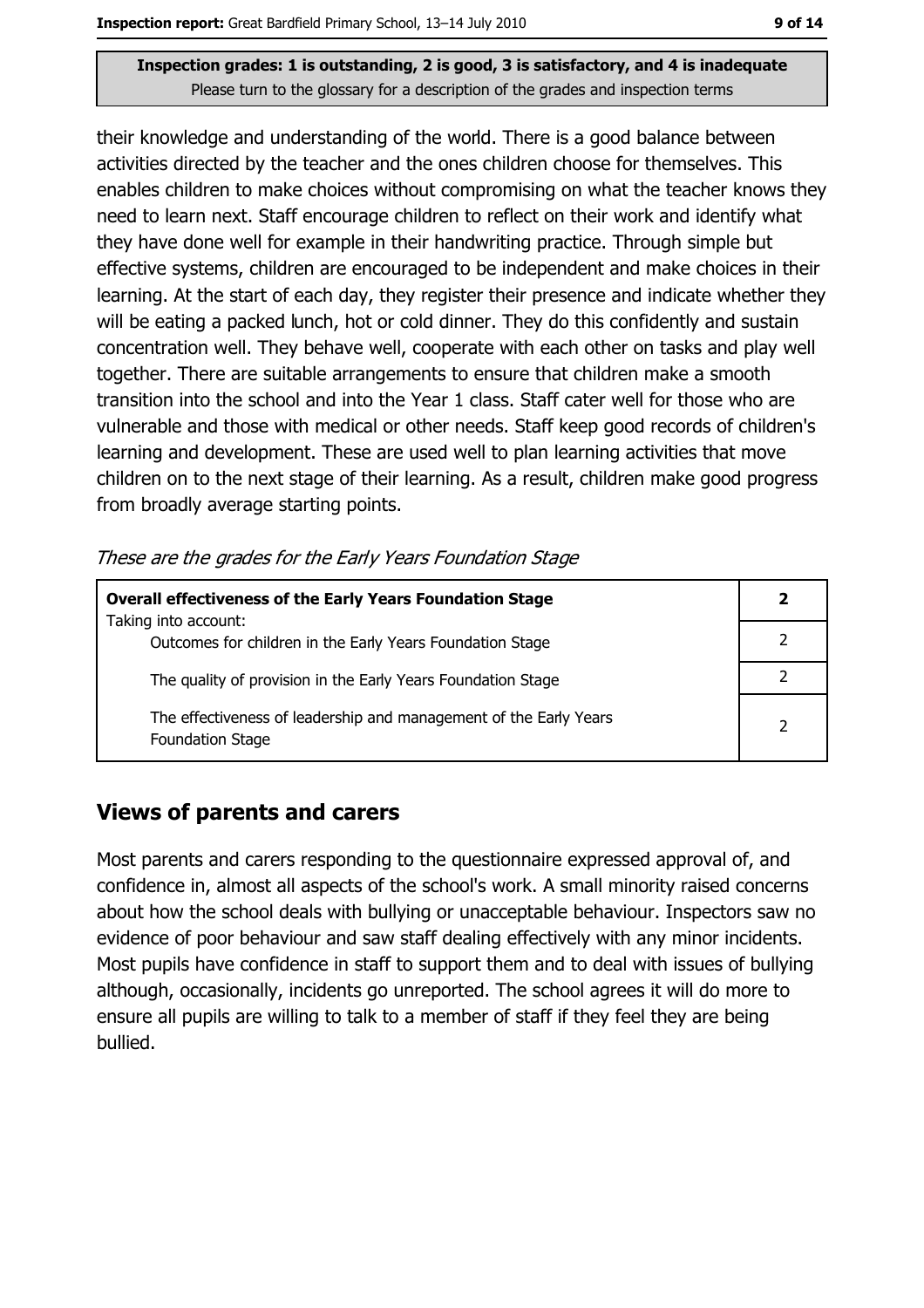#### Responses from parents and carers to Ofsted's questionnaire

Ofsted invited all the registered parents and carers of pupils registered at Great Bardfield Primary School to complete a questionnaire about their views of the school.

In the questionnaire, parents and carers were asked to record how strongly they agreed with 13 statements about the school. The inspection team received 55 completed questionnaires by the end of the on-site inspection. In total, there are 151 pupils registered at the school.

| <b>Statements</b>                                                                                                                                                                                                                                       | <b>Strongly</b><br><b>Agree</b> |               | <b>Disagree</b><br><b>Agree</b> |               |                | <b>Strongly</b><br>disagree |                |                |
|---------------------------------------------------------------------------------------------------------------------------------------------------------------------------------------------------------------------------------------------------------|---------------------------------|---------------|---------------------------------|---------------|----------------|-----------------------------|----------------|----------------|
|                                                                                                                                                                                                                                                         | <b>Total</b>                    | $\frac{1}{2}$ | <b>Total</b>                    | $\frac{0}{0}$ | <b>Total</b>   | $\frac{0}{0}$               | <b>Total</b>   | $\frac{0}{0}$  |
| My child enjoys school                                                                                                                                                                                                                                  | 31                              | 56            | 21                              | 38            | 3              | 5                           | $\mathbf 0$    | $\mathbf 0$    |
| The school keeps my child<br>safe                                                                                                                                                                                                                       | 27                              | 49            | 22                              | 40            | 4              | $\overline{7}$              | 1              | $\overline{2}$ |
| The school informs me<br>about my child's progress                                                                                                                                                                                                      | 17                              | 31            | 34                              | 62            | 3              | 5                           | 1              | $\overline{2}$ |
| My child is making enough<br>progress at this school                                                                                                                                                                                                    | 24                              | 46            | 23                              | 44            | $\mathbf{1}$   | $\overline{2}$              | 3              | 6              |
| The teaching is good at this<br>school                                                                                                                                                                                                                  | 21                              | 40            | 26                              | 49            | 1              | $\overline{2}$              | 1              | $\overline{2}$ |
| The school helps me to<br>support my child's learning                                                                                                                                                                                                   | 23                              | 42            | 27                              | 49            | 3              | 5                           | $\overline{2}$ | 4              |
| The school helps my child to<br>have a healthy lifestyle                                                                                                                                                                                                | 23                              | 42            | 30                              | 55            | $\overline{2}$ | 4                           | $\mathbf 0$    | $\mathbf 0$    |
| The school makes sure that<br>my child is well prepared for<br>the future (for example<br>changing year group,<br>changing school, and for<br>children who are finishing<br>school, entering further or<br>higher education, or<br>entering employment) | 21                              | 38            | 31                              | 56            | $\overline{2}$ | $\overline{4}$              | $\mathbf{1}$   | $\overline{2}$ |
| The school meets my child's<br>particular needs                                                                                                                                                                                                         | 21                              | 38            | 28                              | 51            | 4              | 7                           | $\overline{2}$ | $\overline{4}$ |
| The school deals effectively<br>with unacceptable behaviour                                                                                                                                                                                             | 12                              | 22            | 30                              | 55            | 6              | 11                          | 6              | 11             |
| The school takes account of<br>my suggestions and<br>concerns                                                                                                                                                                                           | 15                              | 27            | 29                              | 53            | 7              | 13                          | $\mathbf{1}$   | $\overline{2}$ |
| The school is led and<br>managed effectively                                                                                                                                                                                                            | 24                              | 44            | 22                              | 40            | $\overline{2}$ | $\overline{4}$              | $\overline{2}$ | $\overline{4}$ |
| Overall, I am happy with my<br>child's experience at this<br>school                                                                                                                                                                                     | 26                              | 47            | 21                              | 38            | 5              | 9                           | 1              | $\overline{2}$ |

The table above summarises the responses that parents and carers made to each statement. The percentages indicate the proportion of parents and carers giving that response out of the total number of completed questionnaires. Where one or more parents and carers chose not to answer a particular question, the percentages will not add up to 100%.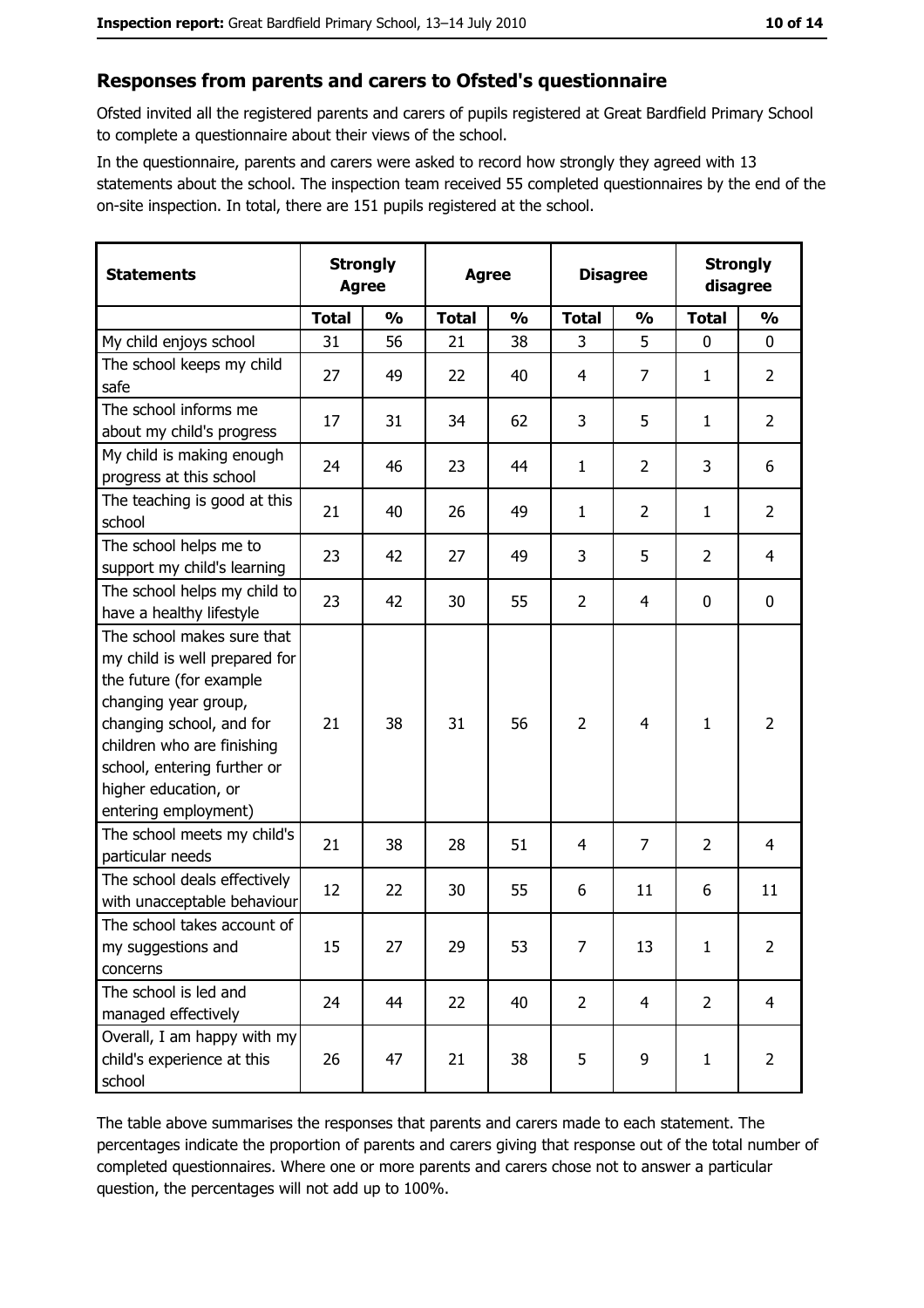## Glossary

| Grade   | <b>Judgement</b> | <b>Description</b>                                                                                                                                                                                                               |
|---------|------------------|----------------------------------------------------------------------------------------------------------------------------------------------------------------------------------------------------------------------------------|
| Grade 1 | Outstanding      | These features are highly effective. An oustanding<br>school provides exceptionally well for its pupils' needs.                                                                                                                  |
| Grade 2 | Good             | These are very positive features of a school. A school<br>that is good is serving its pupils well.                                                                                                                               |
| Grade 3 | Satisfactory     | These features are of reasonable quality. A satisfactory<br>school is providing adequately for its pupils.                                                                                                                       |
| Grade 4 | Inadequate       | These features are not of an acceptable standard. An<br>inadequate school needs to make significant<br>improvement in order to meet the needs of its pupils.<br>Ofsted inspectors will make further visits until it<br>improves. |

## What inspection judgements mean

## **Overall effectiveness of schools**

|                       | Overall effectiveness judgement (percentage of<br>schools) |      |                     |                   |  |
|-----------------------|------------------------------------------------------------|------|---------------------|-------------------|--|
| <b>Type of school</b> | <b>Outstanding</b>                                         | Good | <b>Satisfactory</b> | <b>Inadequate</b> |  |
| Nursery schools       | 51                                                         | 45   | 0                   | 4                 |  |
| Primary schools       | 6                                                          | 41   | 42                  | 10                |  |
| Secondary schools     | 8                                                          | 34   | 44                  | 14                |  |
| Sixth forms           | 10                                                         | 37   | 50                  | 3                 |  |
| Special schools       | 32                                                         | 38   | 25                  | 5                 |  |
| Pupil referral units  | 12                                                         | 43   | 31                  | 14                |  |
| All schools           | 9                                                          | 40   | 40                  | 10                |  |

New school inspection arrangements were introduced on 1 September 2009. This means that inspectors now make some additional judgements that were not made previously.

The data in the table above is for the period 1 September to 31 December 2009 and is the most recently published data available (see www.ofsted.gov.uk). Please note that the sample of schools inspected during the autumn term 2009 was not representative of all schools nationally, as weaker schools are inspected more frequently than good or outstanding schools.

Percentages are rounded and do not always add exactly to 100. Secondary school figures include those that have sixth forms, and sixth form figures include only the data specifically for sixth form inspection judgements.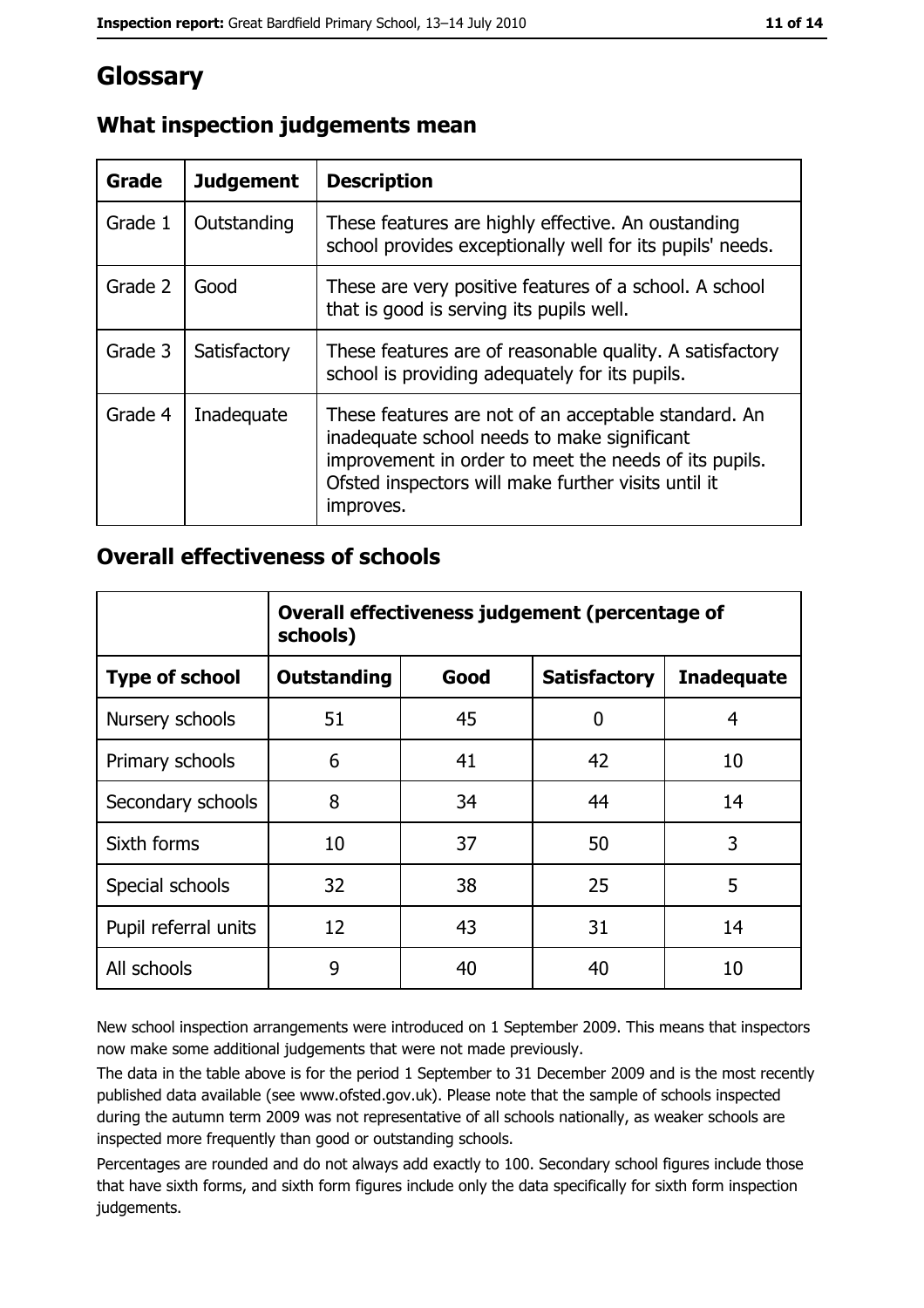# **Common terminology used by inspectors**

| Achievement:                  | the progress and success of a pupil in<br>their learning, development or training.                                                                                                                                                                                                                           |
|-------------------------------|--------------------------------------------------------------------------------------------------------------------------------------------------------------------------------------------------------------------------------------------------------------------------------------------------------------|
| Attainment:                   | the standard of the pupils' work shown by<br>test and examination results and in<br>lessons.                                                                                                                                                                                                                 |
| Capacity to improve:          | the proven ability of the school to<br>continue improving. Inspectors base this<br>judgement on what the school has<br>accomplished so far and on the quality of<br>its systems to maintain improvement.                                                                                                     |
| Leadership and management:    | the contribution of all the staff with<br>responsibilities, not just the headteacher,<br>to identifying priorities, directing and<br>motivating staff and running the school.                                                                                                                                |
| Learning:                     | how well pupils acquire knowledge,<br>develop their understanding, learn and<br>practise skills and are developing their<br>competence as learners.                                                                                                                                                          |
| <b>Overall effectiveness:</b> | inspectors form a judgement on a school's<br>overall effectiveness based on the findings<br>from their inspection of the school. The<br>following judgements, in particular,<br>influence what the overall effectiveness<br>judgement will be.                                                               |
|                               | The school's capacity for sustained<br>improvement.<br>Outcomes for individuals and groups<br>of pupils.<br>The quality of teaching.<br>The extent to which the curriculum<br>meets pupil's needs, including where<br>relevant, through partnerships.<br>The effectiveness of care, guidance<br>and support. |
| Progress:                     | the rate at which pupils are learning in<br>lessons and over longer periods of time. It<br>is often measured by comparing the<br>pupils' attainment at the end of a key<br>stage with their attainment when they<br>started.                                                                                 |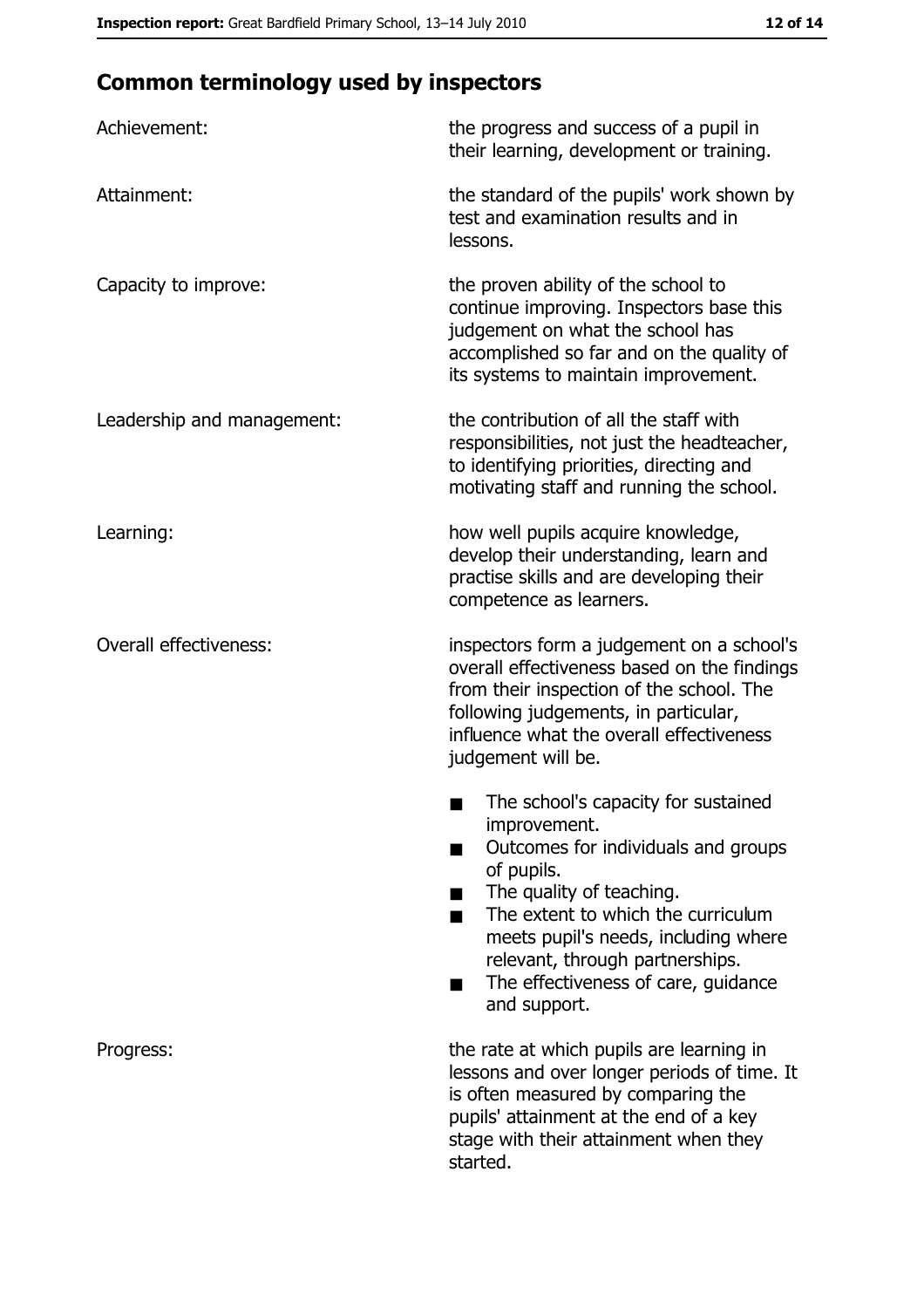This letter is provided for the school, parents and carers to share with their children. It describes Ofsted's main findings from the inspection of their school.



Thursday 15 July 2010

Dear Pupils

Inspection of Great Bardfield Primary School, Braintree, CM7 4RN

Thank you for making my colleague and I so welcome and for taking time to talk to us when we visited your school. I particularly enjoyed seeing Year 6 working on their 'gnome homes'. Your thinking and problem solving were impressive. My colleague enjoyed her visits to Reception because it is such a happy place. This is what we found out about your school:

- children get a good start to their school lives in Reception
- you are making good progress in reading, writing and mathematics  $\blacksquare$
- most of you behave well and respond well in lessons

ICT plays a strong part in school life and many of you take advantage of the excellent opportunities that this provides

- you make an outstanding contribution to the school and wider community  $\blacksquare$
- staff always help you if you have problems and take particularly good care of  $\blacksquare$ anybody who is having a hard time
- the headteacher, staff and governors are successfully improving the school.  $\blacksquare$

We have made some suggestions that should help your school to improve further. This is what I would like everyone to do:

- ensure that, in lessons, teachers let you know exactly how to improve your work and they make sure that you act on the good advice that they give when they mark your work
- give subject leaders more opportunities to see how well everybody is doing, so that  $\blacksquare$ they can help the headteacher to find the things that still need to be improved.

You can all help by doing your very best to follow your teachers' advice in every lesson. Yours sincerely

**Glynn Storer** 

Lead inspctor